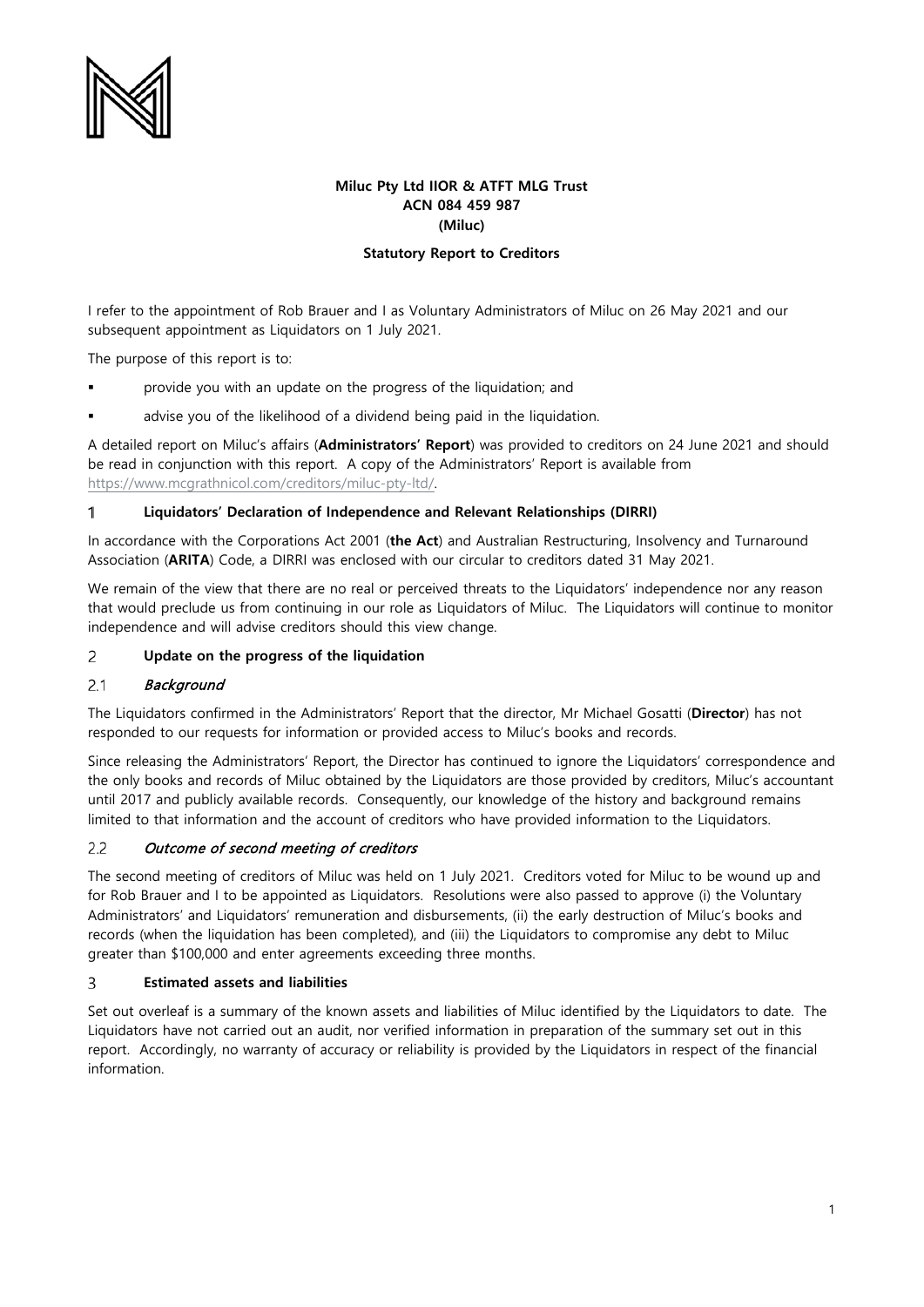

### $3.1$ Assets

Set out below is a summary of the assets of Miluc which have been identified by the Liquidators to date:

| <b>Estimated asset position</b>                   |       |       |       |
|---------------------------------------------------|-------|-------|-------|
| \$'000                                            | Ref.  | High  | Low   |
| Cash                                              | 3.1.1 |       |       |
| Plant & equipment                                 | 3.1.2 |       |       |
| Local council bonds                               | 3.1.3 | 15    |       |
| Properties                                        | 3.1.4 | 7,068 | 5,617 |
| Total estimated assets (before realisation costs) |       | 7,083 | 5,618 |

# 3.1.1 Cash at bank

The Liquidators wrote to 73 financial institutions seeking details of accounts held by Miluc. With no financial institution identifying a Miluc account with a positive balance. Accordingly, no cash has been realised by the Liquidators and no realisations are expected relating to cash at bank.

Miluc's pre-appointment solicitor has confirmed that no funds are held on trust on behalf of Miluc.

# <span id="page-1-0"></span>3.1.2 Plant and equipment

On 18 June 2021, the Department of Transport (**DoT**) provided records that indicated a 2006 Mazda B2600 utility (**Vehicle**) was registered to Miluc. The Liquidators wrote to the Director to confirm the status of the Vehicle and request it be returned. Having received no response from the Director, the Liquidators contacted the Western Australian Police Department to report the Vehicle as stolen, however were advised that Police records indicated the Vehicle was sold in March 2021, and transfer papers were filed with the DoT in July 2021.

In this regard, the Liquidators again wrote to the DoT to seek further information regarding the transfer. The DoT has since provided information that discloses the transfer of the Vehicle to Chartag Pty Ltd (**Chartag**). Mr Trevor Gosatti is the Director of Chartag.

The Liquidators wrote to Chartag to seek further information relating to the transfer and have been advised that (i) Chartag had been utilising the vehicle for circa 3 years and paid all running costs during this time, and (ii) \$4,000 was paid in cash to the Director for the Vehicle in March 2021, as evidenced by a receipt signed by the Director.

The Liquidators have not identified a deposit to any account of Miluc that corresponds to the receipt provided.

Our investigations into the transfer of the Vehicle are ongoing. Further information relating to other preappointment transactions are set out at section [5.3.](#page-9-0)

## 3.1.3 Local council bonds

The Liquidators wrote to five local councils in Western Australia to understand if any bonds or funds were held in relation to Miluc. A summary of the responses received is set out below:

- **City of Gosnells**  Confirmed no bonds held.
- **City of Wanneroo**  Investigations ongoing.
- **City of Kalamunda**  One bond valued at \$500 held, which has been secured by the Liquidators.
- **Town of Bassendean**  One bond valued at \$8,648 held. On 15 June 2021, the Director wrote to the Town of Bassendean requesting to have the funds transferred to reduce Miluc's loan with St George. Noting this was done without the Liquidators' consent, the Liquidators are (i) attempting to secure these funds, and (ii) further considering the actions of the Director in providing instruction to the Town of Bassendean.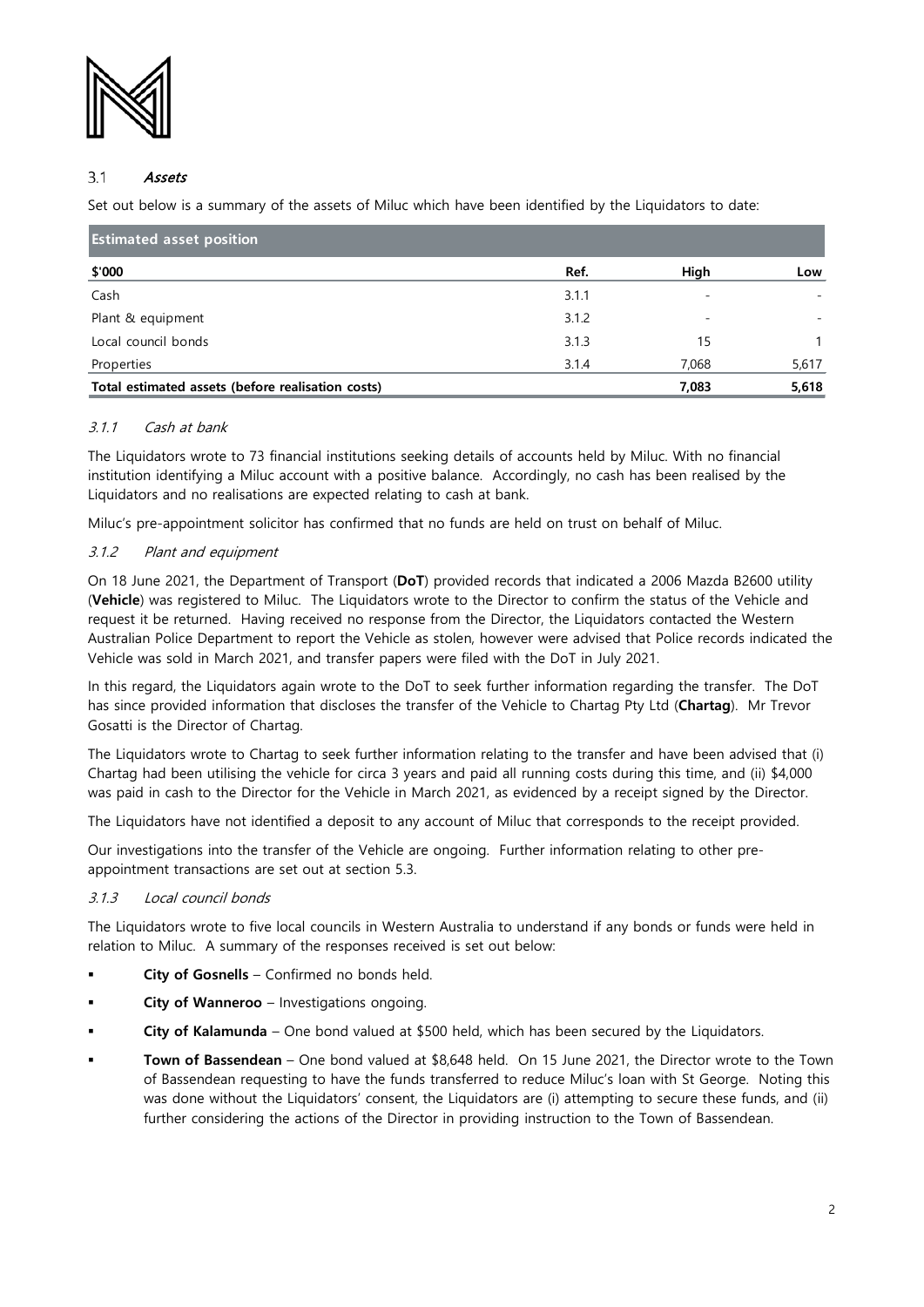

- **City of Cockburn:**
	- − One fencing bond valued at \$25,884 held for work that was not completed by Miluc. Miluc confirmed with the City of Cockburn prior to the Liquidators' appointment that the bond should be forfeited. The Liquidators have reviewed relevant information from the City of Cockburn (including photos, quotes and correspondence) and have formed the view that the bond is not recoverable.
	- − One maintenance bond valued at \$14,259 held that requires the sign-off from a civil engineer to be recovered by Miluc. The Liquidators are liaising with the City of Cockburn and a civil engineer to progress recovery of this bond, however the estimated net recovery after the cost of any remediation works is currently unknown.

The Liquidators have not identified any further recoverable assets from local councils.

# <span id="page-2-0"></span>3.1.4 Properties

The Liquidators engaged an independent valuer to inspect and provide an opinion of the estimated market value of each of the 20 properties Miluc is the registered owner of. Please refer to section 4.1.3 of the Administrators' Report for a description of each property. The independent valuer finalised valuation reports for each property and advised the estimated market value of Miluc's properties is circa \$7.1 million (excluding GST).

The Liquidators have materially progressed the realisation campaign in respect of Miluc's properties since appointment. This includes:

- reviewing contracts executed prior to our appointment, negotiating price improvements (where possible) and documenting contract variations. Having obtained the Court directions discussed at section [4,](#page-5-0) the Liquidators are in a position to execute contracts for property sales, and have executed 13 to date;
- engaging with multiple sales and marketing agents, considering proposals received and engaging Acton as exclusive sales and marketing agent to the properties not subject to contracts capable of execution by the Liquidators;
- engaging with the valuer in relation to specific advice regarding the realisation strategy of 2 Dobson Lane, Eden Hill and 39 Brazier Road, Yanchep;
- negotiating with both Telstra and Optus to provide additional rental security to 2 Dobson Lane, Eden Hill, materially improving the value of this property;
- negotiating and agreeing appropriate selling commissions with agents engaged by Miluc prior to the Administrators' appointment in relation to purchasers introduced;
- managing the Acton sales and marketing campaign;
- extensively investigating ownership disputes in relation to four properties registered to Miluc (refer section [3.1.4.1\)](#page-3-0); and
- preparing for and attending the settlement of Lot 715, Hammond Park, including approval of the settlement statement and transfer documentation, and obtaining necessary releases from caveat holders and NAB.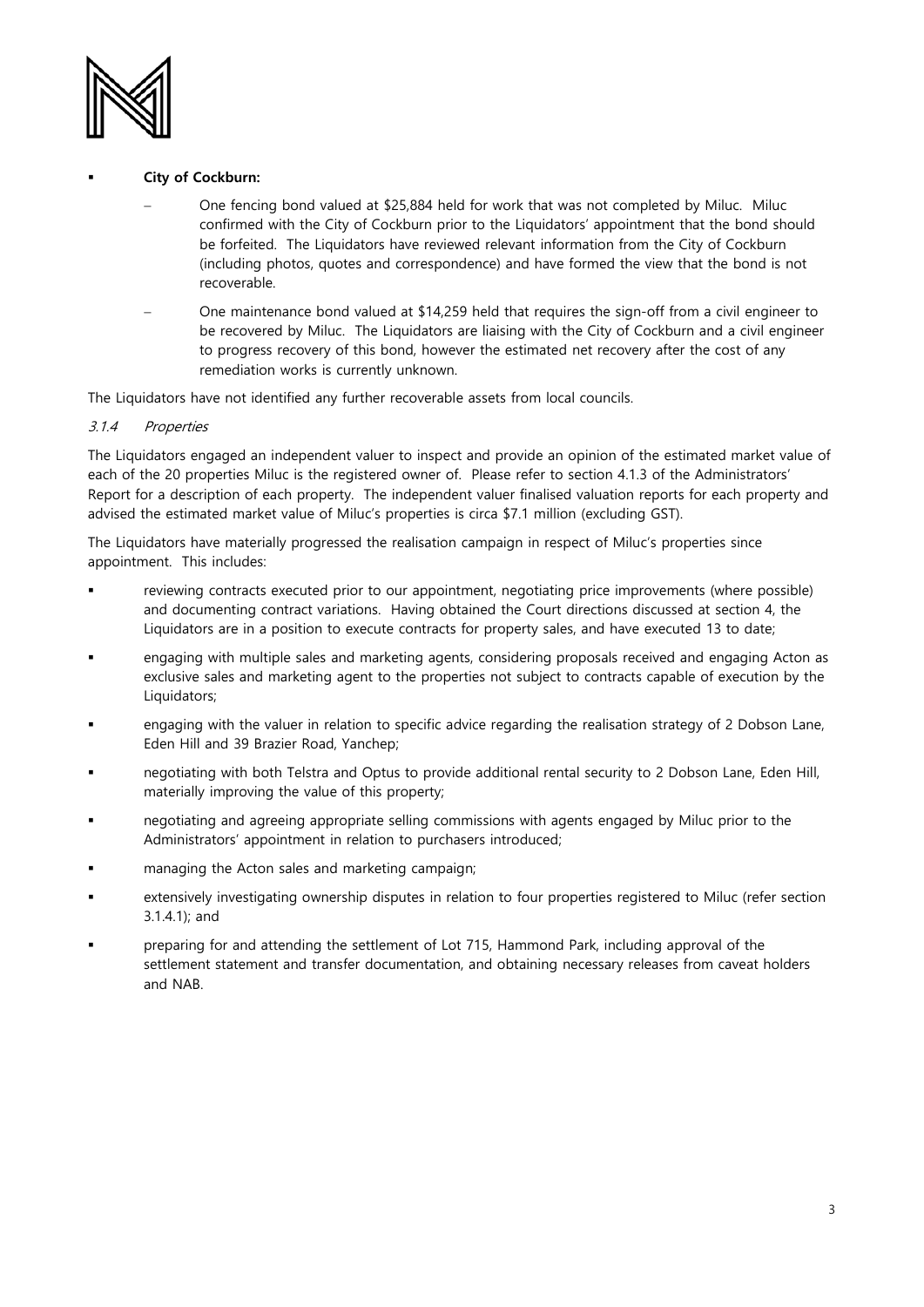

An update in relation to the properties is set out below.

| <b>Property summary</b>                    |                              |                           |                                |                                    |
|--------------------------------------------|------------------------------|---------------------------|--------------------------------|------------------------------------|
| Property                                   | Miluc is<br>beneficial owner | Sale contract<br>executed | Contract subject<br>to finance | <b>Expected</b><br>settlement date |
| 21 Pavarotti Vista, Hammond Park (Lot 711) | <b>TBC</b>                   | <b>No</b>                 | N/A                            | N/A                                |
| 25 Pavarotti Vista, Hammond Park (Lot 713) | Yes                          | Yes                       | Yes                            | 26-Dec-21                          |
| 5 Pavarotti Vista, Hammond Park (Lot 703)  | Yes                          | Yes                       | Yes                            | 11-Dec-21                          |
| 23 Pavarotti Vista, Hammond Park (Lot 712) | Yes                          | Yes                       | Approved                       | 08-Oct-21                          |
| 1 Caruso Lane, Hammond Park (Lot 714)      | Yes                          | Yes                       | Yes                            | 26-Dec-21                          |
| 3 Caruso Lane, Hammond Park (Lot 715)      | Yes                          | Yes                       | Approved                       | SETTLED                            |
| 7 Caruso Lane, Hammond Park (Lot 717)      | Yes                          | No                        | N/A                            | N/A                                |
| 11 Dimago Vista, Hammond Park (Lot 719)    | Yes                          | <b>No</b>                 | N/A                            | N/A                                |
| 9 Dimago Vista, Hammond Park (Lot 720)     | Yes                          | Yes                       | Yes                            | 11-Dec-21                          |
| 6 Pavarotti Vista, Hammond Park (Lot 727)  | Yes                          | Yes                       | Yes                            | 09-Nov-21                          |
| 2 Dimago Vista, Hammond Park (Lot 734)     | Yes                          | Yes                       | Yes                            | 26-Dec-21                          |
| 28 Dimago Vista, Hammond Park (Lot 747)    | Yes                          | Yes                       | Yes                            | 11-Dec-21                          |
| 30 Dimago Vista, Hammond Park (Lot 748)    | Yes                          | Yes                       | Yes                            | $13$ -Jan-22                       |
| 39 Brazier Road, Yanchep                   | Yes                          | Yes                       | <b>No</b>                      | 12-Oct-21                          |
| 56 Trichet Road, Wanneroo                  | Yes                          | Yes                       | <b>No</b>                      | 12-Oct-21                          |
| 2 Dobson Lane, Eden Hill                   | <b>TBC</b>                   | Yes                       | <b>No</b>                      | 12-Oct-21                          |
| 68 Austin Avenue, Kenwick                  | <b>TBC</b>                   | No                        | N/A                            | N/A                                |
| 17A Summershill Gate, Kenwick              | <b>TBC</b>                   | <b>No</b>                 | N/A                            | N/A                                |
| 24 Corvette Way, Landsdale                 | Yes                          | No                        | N/A                            | N/A                                |
| 22 Corvette Way, Landsdale                 | Yes                          | No                        | N/A                            | N/A                                |

# <span id="page-3-0"></span>3.1.4.1 Ownership disputes

Despite Landgate searches confirming Miluc is the registered owner of 20 properties, the Liquidators have received competing ownership claims in respect of 4 properties. A brief overview of these is set out below:

 **21 Pavarotti Vista, Hammond Park (Lot 711)** – A party entered an unconditional contract to purchase this property and paid the purchase price in full on execution of the contract by cheque dated 22 December 2017. The Liquidators have confirmed receipt of this amount in Miluc's pre-appointment bank account on 27 December 2017.

The Liquidators' preliminary view is that Miluc holds the property on constructive trust for the purchaser, although their interest is subject to a first ranking mortgage registered in favour of the National Australia Bank Limited (**NAB**) and the prior ranking caveatable interests of Morekam Pty Ltd (**Morekam**) and In Front Australian Business Solutions Pty Ltd (**In Front**). Consequently, the Liquidators have formed the view that it is likely that Miluc does not have the power to sell the property without the consent of the party to the unconditional contract.

The Liquidators are currently engaging with relevant stakeholders in an attempt to secure a commercial outcome in relation to this property.

 **2 Dobson Lane, Eden Hill** – The Liquidators have received a claim of equitable interest in relation to a portion of this property pursuant to a purported oral agreement with Miluc, whereby the interested party asserts that Miluc agreed to transfer a part of the property in consideration of services and works that were allegedly undertaken, including introducing Miluc to the former owner of the property. If the party successfully proves their claim, Miluc may hold part of the property on constructive trust for the interested party, although their interest is subject to NAB's mortgage.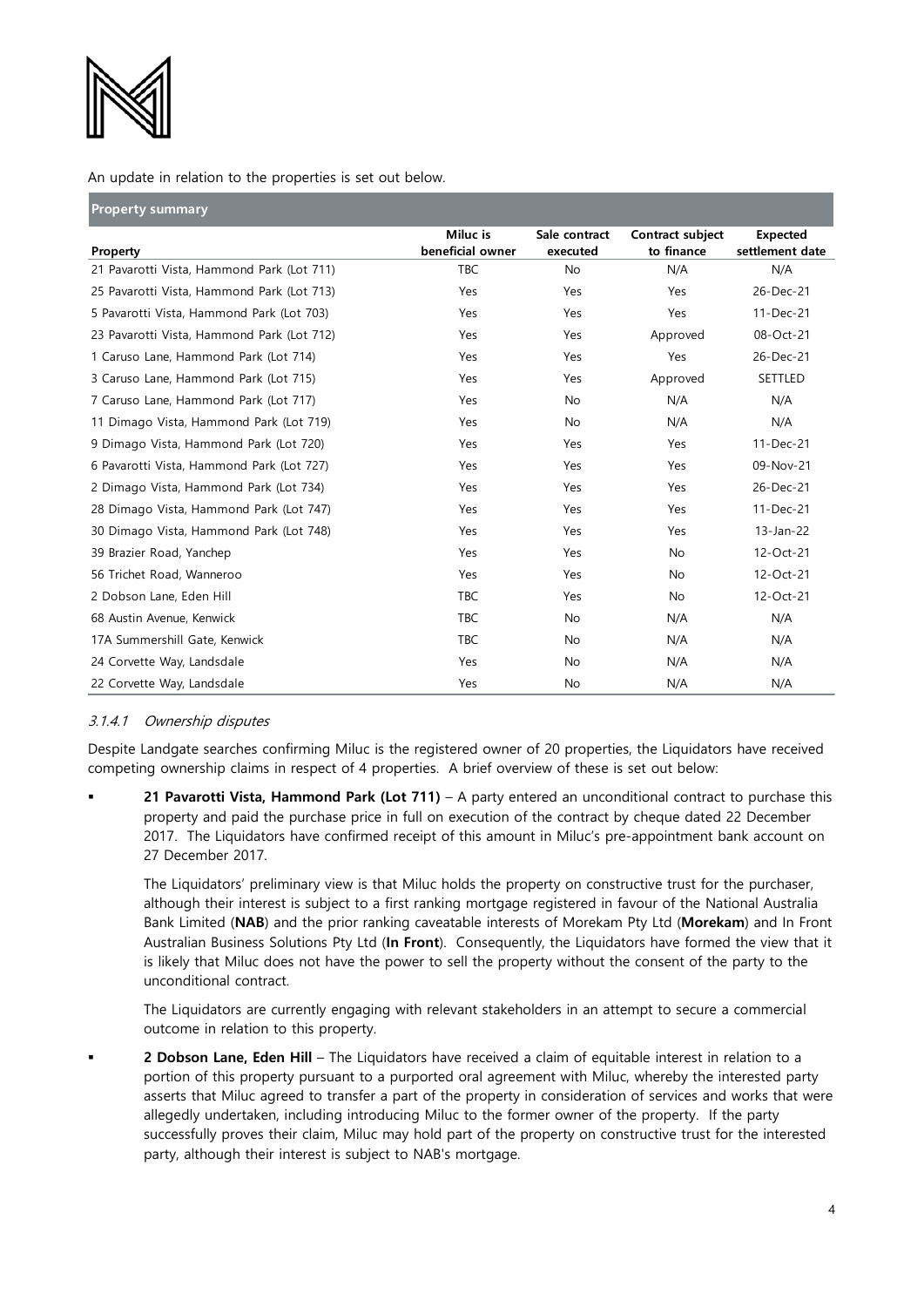

The interested party and impacted caveat holders have consented to the sale of the property by the Liquidators. The sale proceeds (net of costs and NAB's entitlement to proceeds) will be quarantined until such time as the priority/ownership dispute is resolved between the interested party and caveat holders.

 **68 Austin Avenue, Kenwick and 17A Summershill Gate, Kenwick (Kenwick Properties)** – The Liquidators have received a claim of beneficial ownership in these two properties that was commenced at least 17 years ago, including court proceedings underway at the time of the Administrators' appointment. The Liquidators have reviewed the claim, which included a transfer of land form executed by Miluc.

The Liquidators' investigations in relation to the ownership status Kenwick Properties is ongoing.

The Liquidators are currently engaging with relevant stakeholders in an attempt to secure a commercial outcome in relation to these two properties.

### $3.2$ **Liabilities**

Set out below is a summary of the liabilities of Miluc identified by the Liquidators to date:

| <b>Estimated liability position</b>                  |       |           |           |
|------------------------------------------------------|-------|-----------|-----------|
| \$'000                                               | Ref.  | High      | Low       |
| First ranking mortgagee - NAB                        | 3.2.1 | (2,511)   | (2,511)   |
| Parties with registered caveats (Including In Front) | 3.2.2 | (12,079)  | (12,079)  |
| Unsecured creditors                                  | 3.2.3 | (5,789)   | (5,789)   |
| <b>Total estimated liabilities</b>                   |       | (20, 380) | (20, 380) |

## 3.2.1 First ranking mortgagee *–* NAB

As set out in the Administrators' Report, in addition to mortgages registered against 18 of Miluc's 20 properties, NAB holds a General Security Agreement (**GSA**) securing all assets of Miluc. The Liquidators have reviewed NAB's security registrations and consider them valid and enforceable. NAB's position as first ranking has not been disputed by any party.

NAB has reserved the right to enforce its securities against Miluc's assets, including the 20 properties.

## <span id="page-4-0"></span>3.2.2 Parties with registered caveats

As a result of numerous arrangements entered into with certain creditors over at least 17 years, 10 creditors registered a total of 57 caveats with varying priorities against properties registered to Miluc. The Liquidators understand that the competing caveats contributed to difficulties in realising certain properties prior to the Administrators' appointment, and without a formal strategy, these caveats would likely inhibit the Liquidators' ability to commercially deal with the properties. A summary of the agreement reached between the Liquidators, NAB and caveat holders to avoid further disputes and delays is set out at section [4.](#page-5-0) 

Following a detailed review of documentation from each caveat holder, the Liquidators formed a preliminary view in relation to the priority of caveatable interests in each of Miluc's properties. This view remains the subject of dispute between certain parties.

The Liquidators caused lapsing notices to be issued in respect of two caveats registered against 56 Trichet Road, Wanneroo and 2 Dobson Lane, Eden Hill by a related entity of the former director, Ms Lucy Gosatti (**Former Director**). As a result of the notices, Landgate has now removed the caveats from the relevant property titles.

The Liquidators have considered the underlying documents supporting the balance of the caveats registered against the properties and have formed the preliminary view that each of the caveat holders has a valid and enforceable caveatable interest in the respective property over which they have lodged a caveat, save for three, in respect of which the Liquidators are not satisfied that the creditor has a caveatable interest. The Liquidators have reserved their rights in this regard.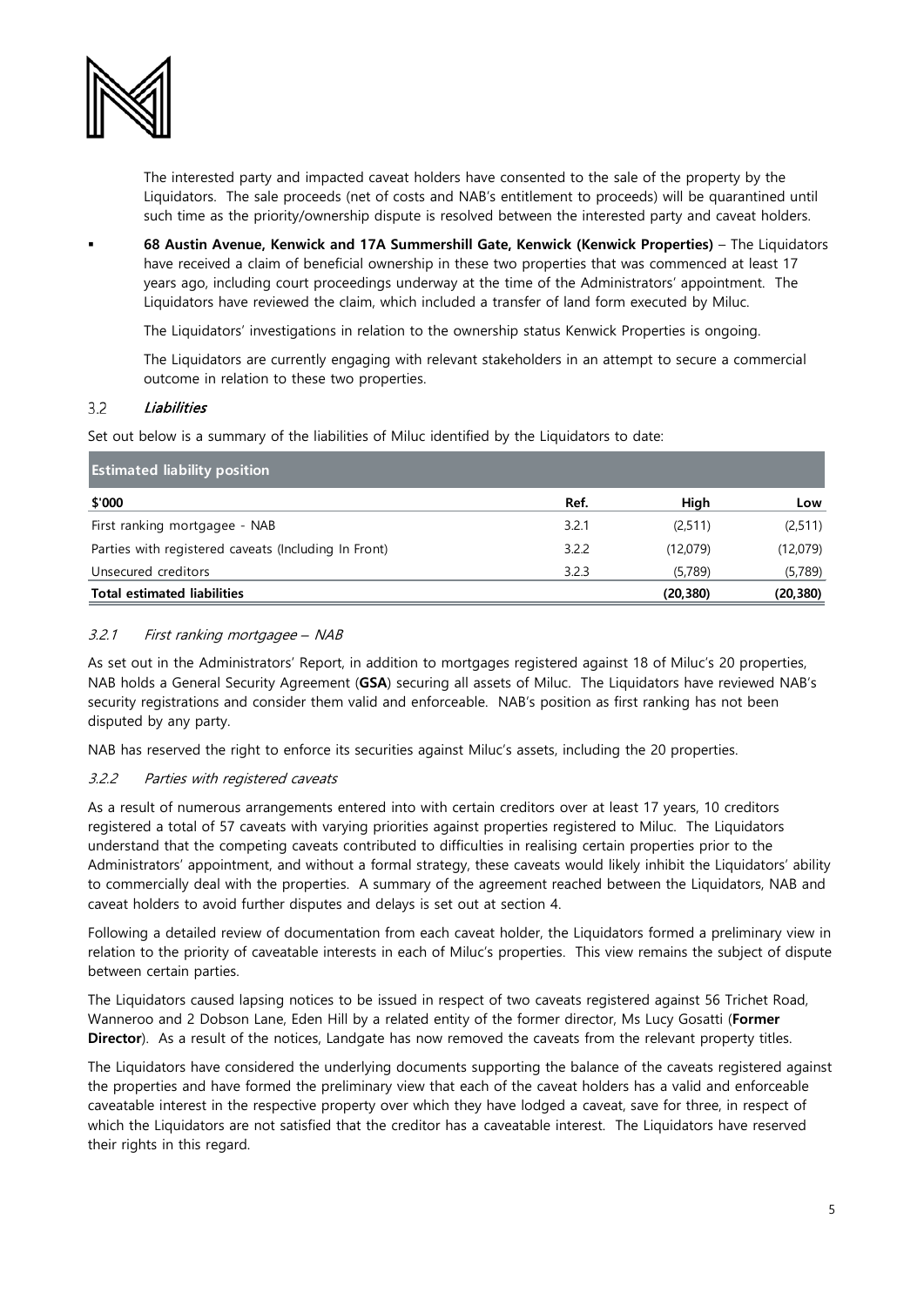

A formal adjudication of claims by caveat holders will be finalised prior to any distributions being made from the proceeds of sale of properties.

# 3.2.3 Unsecured creditors

Claims received from unsecured creditors (excluding caveat holders) have increased to circa \$5.8 million as set out below:

| Unsecured creditors                             |             |                            |         |         |
|-------------------------------------------------|-------------|----------------------------|---------|---------|
| \$'000                                          | <b>Note</b> | <b>Number of creditors</b> | High    | Low     |
| Guarantees provided to creditors of Miluc Civil | 3.2.2.1     |                            | (1,993) | (1,993) |
| Westpac Banking Corporation                     | 3.2.2.2     |                            | (461)   | (461)   |
| Claims relating to property sales and transfers | 3.2.2.3     | 8                          | (550)   | (550)   |
| Statutory creditors                             |             | 6                          | (199)   | (199)   |
| Other unsecured creditors                       | 3.2.2.4     | 4                          | (2,586) | (2,586) |
| <b>Total</b>                                    |             | 20                         | (5,789) | (5,789) |

A summary of the unsecured creditors identified prior to issuing the Administrators' Report is set out at section 4.2.3 of that report. Set out below is an update to the extent the unsecured creditor position has changed following issuing the Administrators' Report.

# 3.2.3.1 Guarantee provided to creditor of Miluc Civil

Following further investigations by the Liquidators, it was determined one creditor with a claim of \$8.1k was not a creditor of Miluc.

## 3.2.3.2 Westpac

The Liquidators have confirmed that Westpac's claim relates to assets no longer owned by Miluc. Accordingly, their debt has been assessed as unsecured.

## 3.2.3.3 Claims relating to property sales and transfers

The Liquidators have received an additional six claims totalling \$16k in relation to boundary fencing for properties which were sold by Miluc prior to the Administrators' appointment.

Five of these claims were received from purchasers of Miluc's properties, whereby fencing was required to be constructed at Miluc's expense. The Liquidators understand that funds were withheld from settlement proceeds to fund construction of this fencing, however the funds were distributed a related entity of the Director. Further investigations are required in this regard.

A claim was also received from a trade creditor who had erected fencing on certain properties.

# 3.2.3.4 Other unsecured creditors

The Liquidators have received an additional two claims from creditors who provided Miluc unsecured loans totalling circa \$2.5 million.

### <span id="page-5-0"></span> $\overline{\mathcal{A}}$ **Court directions – Realisation of properties and distribution of funds**

As detailed at section [3.2.2,](#page-4-0) each of the 20 properties registered to Miluc are subject to competing interests which include (i) NAB's mortgages, (ii) 57 caveats registered by 10 different parties, and (iii) parties claiming beneficial ownership interests.

Prior to our appointment, certain caveat holders refused to release their caveats when Miluc attempted to complete property sales. Following our engagement with caveat holders early in our appointment, the Liquidators formed the view that, absent an agreement with NAB and the various caveat holders, it would be challenging for the Liquidators to realise the properties without creating inequitable outcomes, marshalling claims and priority disputes between caveat holders. The Liquidators were of the opinion this would cause delayed property settlements and increased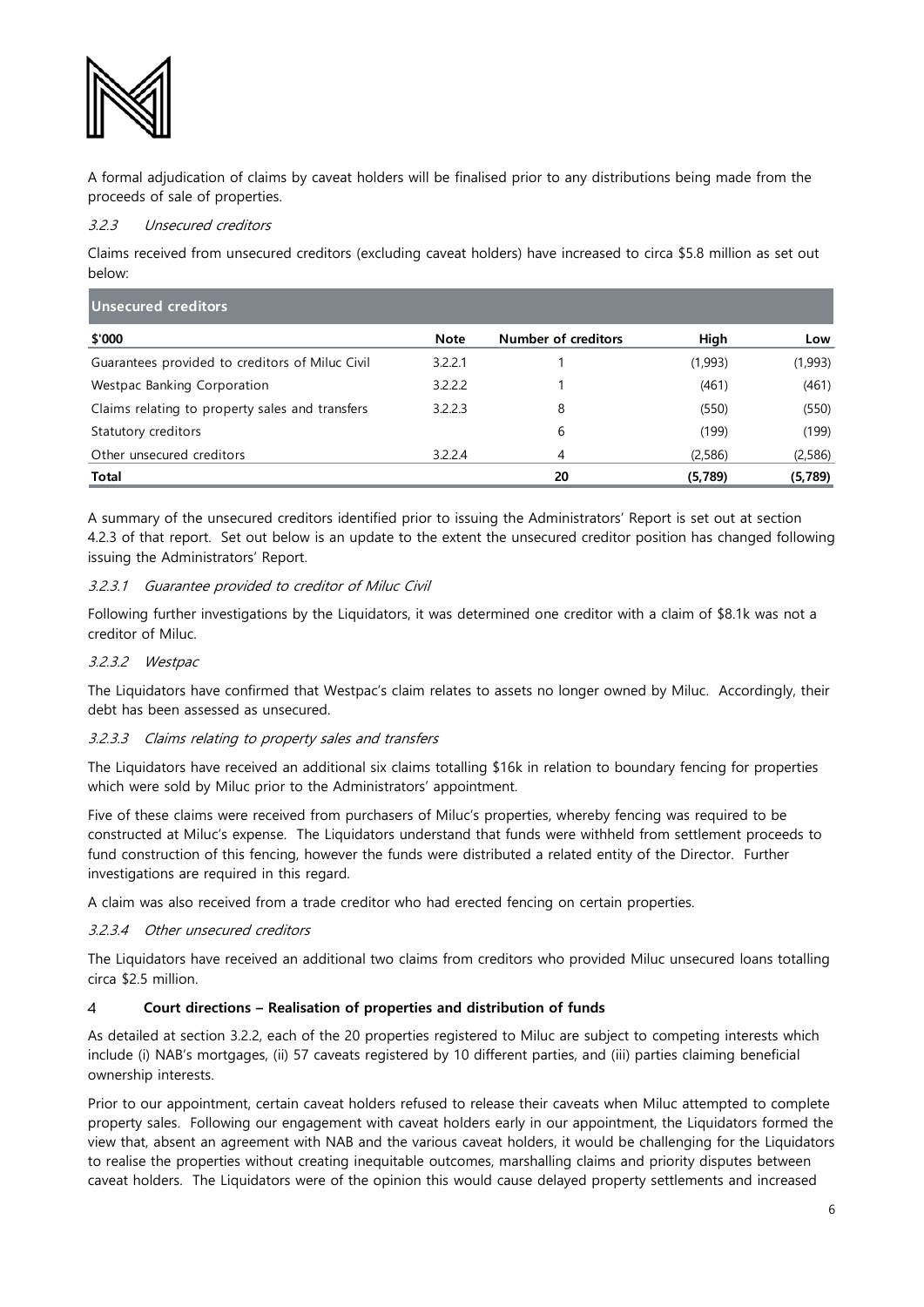

costs. For this reason, the Liquidators set about agreeing a proposal between creditors to realise the properties and distribute the funds.

#### $4.1$ Normal process to realise properties without an alternate agreement

In the absence of an alternate agreement, the normal process the Liquidators would undertake to realise Miluc's properties would be to:

- appoint a selling agent to market each of the properties;
- negotiate contracts for individual properties as offers were received;
- progress executed contracts towards settlement; and
- after paying realisation costs, distribute the funds in accordance with the priority claims for that property.

The outcome of this approach would see a different return to caveat holders, depending on the order of priority in which each of the properties settle (even if the properties achieved the same selling price). This occurs because in all circumstances, regardless of the order of sale, NAB is entitled to collect all proceeds from the first number of properties that complete in repayment of its debt. After NAB is repaid in full, all proceeds from subsequent property sales would then be available to the next ranking caveat holder without deduction for NAB's debt. In this scenario, caveat holders ranking after NAB would receive no funds from the sale of the first property. If that same property was instead sold last for the same price, the same caveat holders would receive a windfall gain, benefiting from substantially all of the funds after paying realisation costs.

#### 4.2 Process to achieve alternate strategy

To avoid (i) an arbitrary outcome for creditors depending on the order of realisation, (ii) disputes between creditors, and (iii) marshalling claims, the Liquidators agreed an alternate strategy to realise Miluc's properties and distribute the funds. The steps taken to agree the alternate strategy are outlined below:

- The Liquidators wrote to NAB to establish if it would be inclined to participate in an alternate proposal (**Alternate Proposal**) (detailed at section [4.3\)](#page-7-0) whereby NAB would agree to be repaid from a portion of each property on a pro-rated basis, rather than seeking all of its debt repaid as soon as possible from the first number of properties to complete.
- NAB supported the Liquidators' implementing the Alternate Proposal subject to (i) agreement from caveat holders, and (ii) direction from the Court confirming the Liquidators were acting reasonably in implementing the Alternate Proposal. The Alternate Proposal delays the timeframe in which NAB will be fully repaid its secured debt and represents a concession by NAB in order to allow an orderly realisation of the properties for the benefit of caveat holders.
- After NAB confirmed it was prepared to consent to the Alternate Proposal, the Liquidators wrote to each caveat holder to outline the risks associated with the "normal" approach, and detail the Alternate Proposal put forward by the Liquidators, supported by NAB. After significant correspondence with various caveat holders, all caveator holders with interests in 17 of Miluc's 20 properties consented to the Alternate Proposal put forward by the Liquidators. These are referred to as the "Included Properties". Should the parties to the remaining three properties agree, these three properties may be considered as Included Properties.
- Subsequent to obtaining NAB consent and caveat holder consent, the Liquidators then swore an affidavit and caused an originating process to be lodged with the Supreme Court of Western Australia. On 14 September 2021, the matter was listed before Master Sanderson and Orders were granted confirming the Liquidators are acting reasonably in implementing the Alternate Proposal.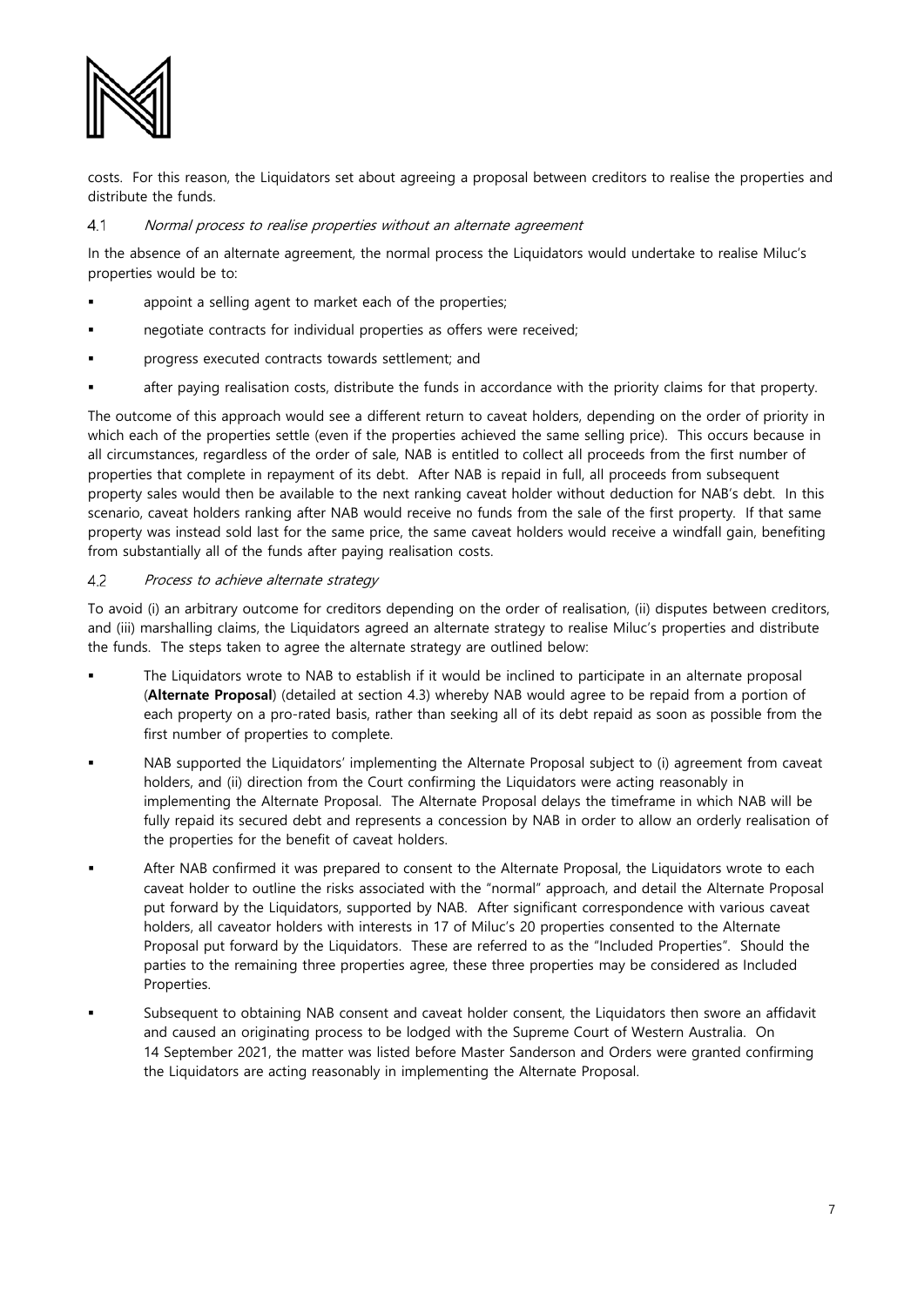

#### <span id="page-7-0"></span> $4.3$ Alternate Proposal

The terms of the finalised Alternate Proposal are summarised as follows:

- At the settlement of each of the Included Properties (and no matter the order of sale or settlement), NAB would discharge its relevant mortgage, receive 30% of its estimated distribution from the property, and permit the Liquidators to collect the remaining net sale proceeds (after payment of costs and expenses) on the basis that the Liquidators quarantine and hold those funds in such a way that they remain identifiable by reference to each property. The proceeds are held subject to NAB's existing securities over Miluc.
- Each of the caveat holders would, on a property-by-property basis, voluntarily withdraw caveats on the same basis (i.e. that any interest that each caveat holder has in any given property is replaced with an interest in the proceeds from the sale of that property) or that their caveats are removed from title by lapsing notice or Court order.
- At three-monthly intervals commencing three months after the settlement of the sale of the first property, the Liquidators will, at their sole discretion, pay a top up to NAB such that NAB have received 50% of its estimated distribution from the Included Properties that have settled by that time settled.
- Following the sale of the last of the Included Properties, the Liquidators would deal with and distribute the net sale proceeds held by them as follows:
	- firstly, repay the remaining secured debt owing to NAB on a pro-rata basis by reference to the gross sale proceeds attributable to each property;
	- secondly, the Liquidators' (creditor or Court-approved) remuneration, costs and expenses in relation to the administration and the liquidation of Miluc; and
	- the priority position as between caveat holders and other interest holders in relation to the remaining sale proceeds from each property will then be determined on a 'property by property' basis.

Since obtaining the Orders, the Liquidators executed 13 contracts and have completed one sale as detailed in section [3.1.4.](#page-2-0) 

### 5 **Investigations**

The Liquidators' initial investigations into the affairs of Miluc are detailed in the Administrators' Report. Set out below is an update regarding the investigations performed by the Liquidators since issuing the Administrators' Report.

### $5.1$ Books and records

The Liquidators have secured all available books and records from Miluc's last known accountant (engaged by Miluc until 2017). The books and records include a copy of Miluc's accounting software file reconciled to June 2016 and one box of miscellaneous books and records for the periods FY14 to FY17. Noting the lack of subsequent records available after the engagement with the last known accountant ceased, the Liquidators are of the view the books and records of Miluc are unlikely to have been maintained to a sufficient standard after 30 June 2016.

In these circumstances, where the Director has failed to provide access to books and records, we conclude that Miluc has not maintained books and records sufficient to satisfy the requirements of section 286 of the Act from 1 July 2016. The Liquidators consider they are therefore entitled to rely on the presumption of insolvency pursuant to section 588E of the Act from 1 July 2016.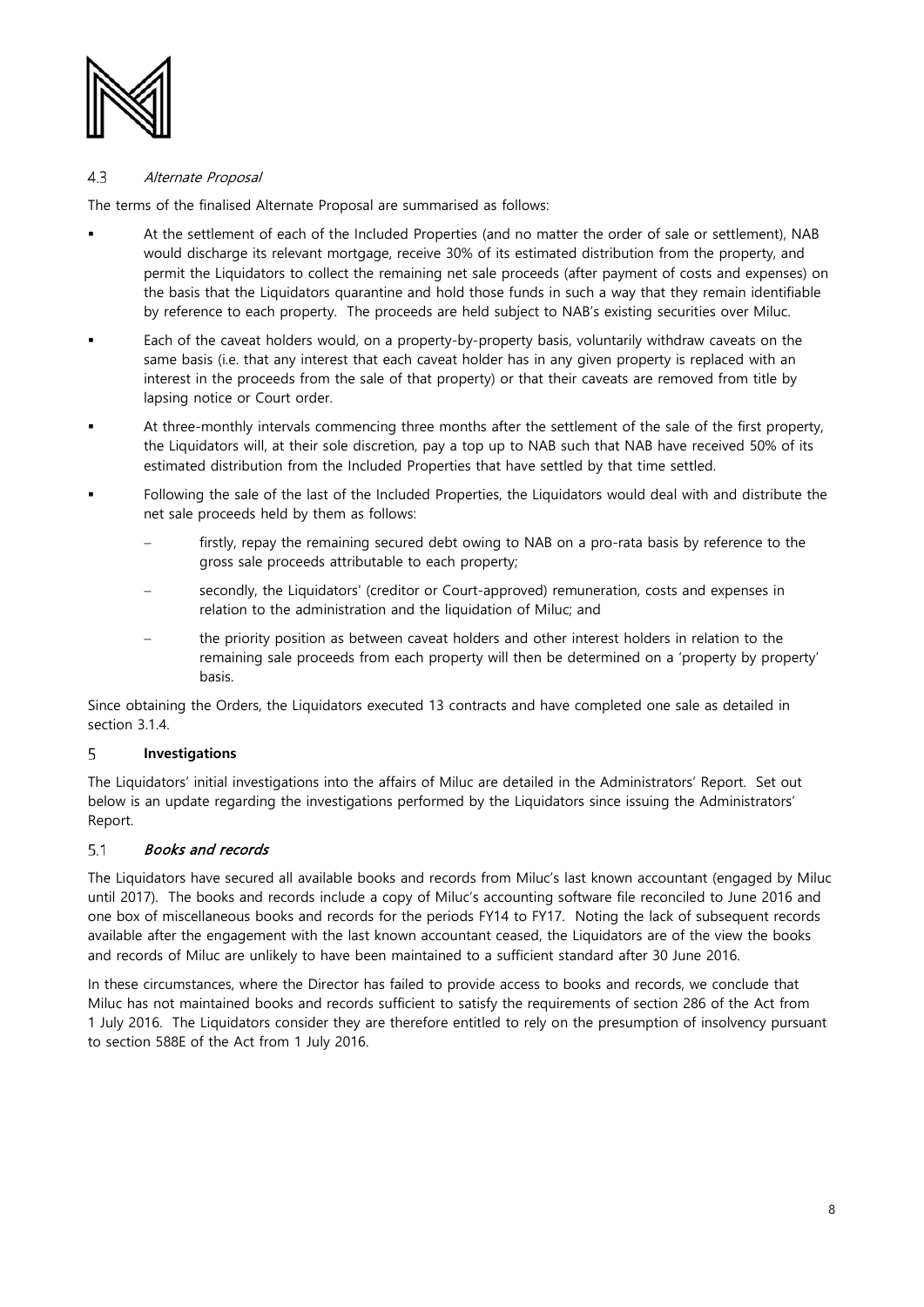

### $5.2$ Insolvent Trading

Before a Court will order that a person pay compensation in respect of insolvent trading, a liquidator must establish that:

- the person was a director of the company at the time the company incurred the debts that are the subject of the claim;
- the company was insolvent at the time the debts were incurred or became insolvent by incurring the debt;
- at that time, there were reasonable grounds for suspecting that the company was insolvent or would become insolvent by incurring the debt; and
- the debt subject of the claim was wholly or partly unsecured and the creditors to whom the debts are owed suffered loss and damage.

The lack of books and records and cooperation from the Director has restricted the Liquidators' ability to make a full and informed assessment in relation to the insolvency of Miluc.

Notwithstanding, set out below, for the purposes of illustration only, is a summary of the creditor claims received by the Liquidators to date, excluding NAB. The chart illustrates these creditors have increased from \$7.4 million to \$17.8 million between 30 June 2016 and 26 May 2021. The Liquidators' preliminary view, based on the assets and liabilities disclosed in the limited records received to date, is that it is unlikely that Miluc held unsecured assets sufficient to discharge its liabilities at any time since 30 June 2016. The Liquidators' assessment of a date of insolvency of 30 June 2016 is subject to receipt of books and records, which may materially impact this assessment.

## **Analysis of known creditor claims**



Outstanding known creditors (excluding NAB)

Based on information received from creditors and an estimated date of insolvency of 30 June 2016, the Liquidators' estimate an insolvent trading claim may exist for up to \$7.4 million. The quantum of the claim is subject to change, and the Liquidators' final quantification will be impacted by, amongst other matters, adjudication of creditor claims and the identification of any further claims.

Subject to defences available, the Director may be liable for the full value of the insolvent trading claim, and the Former Director may be liable for debts incurred between 30 June 2016 and 12 March 2018 (being the date of her resignation as a director of Miluc), which totals \$3.0 million.

The Liquidators' investigations in relation to insolvent trading are ongoing. Further action may be taken subject to various considerations, including defences available to the Director and Former Director, commerciality and litigation risk.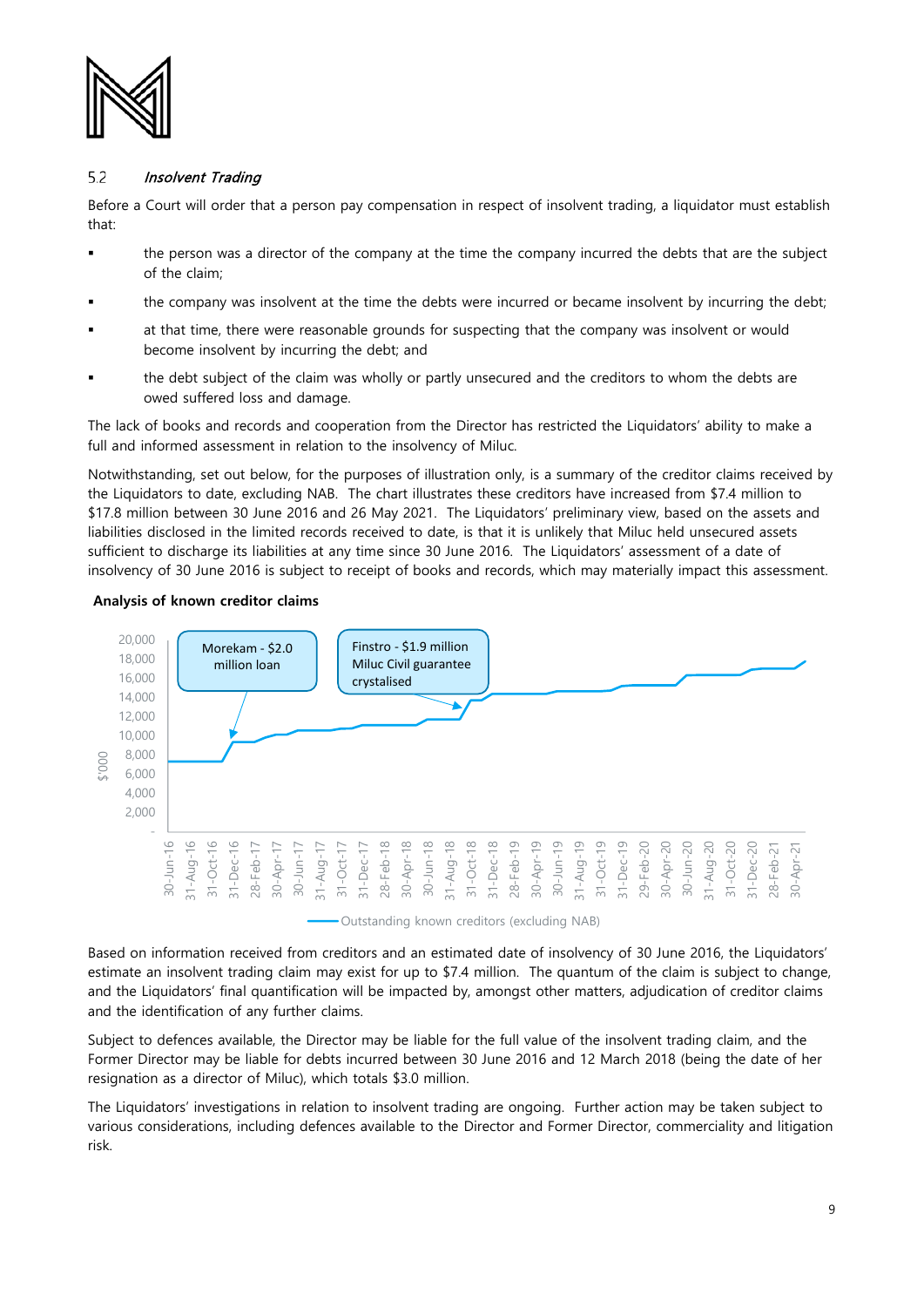

### <span id="page-9-0"></span> $5.3$ Voidable transactions

### 5.3.1 Uncommercial transactions

The Liquidators wrote to the DoT requesting they provide a schedule disclosing details of parties who were transferred vehicles (i.e. purchasers) registered to Miluc in the four years prior to their appointment.

The DoT have confirmed that 23 vehicles have been transferred from Miluc to 15 different parties in the four years prior to the Liquidators' appointment. The Liquidators wrote to each of these parties to confirm (i) payment details, (ii) background of sale, and (iii) any relationship with Miluc or related parties.

The Liquidators' investigations into these transactions are ongoing, and further action may be taken should it be determined that any transfers are capable of being set aside.

### 5.3.2 Unfair preference claims

The Liquidators have reviewed Miluc's bank statements and identified certain transactions that may be preferential in nature. Noting the lack of records obtained to date, the Liquidators have requested further details which will allow for a further review of each identified transaction.

The Liquidators' investigations in relation to unfair preference claims is ongoing, and we may take further action should it be determined that any payments are capable of recovery.

## 5.3.3 Director related transactions

The Liquidators' review of Miluc's bank statements identified a history of receipts, mainly ATO refunds, being received into a Miluc account prior to being promptly withdrawn via cheque and bank cheque. Our analysis discloses 16 withdrawals exceeding \$439k in value. The Liquidators are unable to identify whom the cheques were made out to and have requested the relevant financial institution to provide copies of the cheques and we are currently awaiting a response.

Further to the above, certain parties have advised the Liquidators that, during the four years' prior to the Liquidators' appointment, they paid cash for (i) the purchase of Miluc's vehicles, and (ii) rent. The Liquidators have not identified cash deposits in Miluc's bank accounts that correspond with these payments and the Liquidators investigation of these transactions are ongoing.

In addition to the Vehicle discussed at section [3.1.2,](#page-1-0) the Liquidators' investigations have identified three vehicles transferred to related parties of the Director and/or Former Director. The Liquidators have written to these parties to seek further information in relation to these transactions.

The Liquidators' investigations in relation to these transactions are ongoing, including whether funds may have been misappropriated.

### 5.3.4 Breach of Directors*'* duties

As previously discussed, despite further attempts to contact Director, there has been no engagement from him. The Liquidators are liaising with the Australian Securities and Investments Commission (**ASIC**), who we expect will pursue the Director.

In addition to the breaches of the Director's duties detailed in the Administrators' Report, the Liquidators have obtained evidence of the Director exercising their power as an officer of Miluc without the Liquidators' consent, in contravention of section 471A of the Act.

The Liquidators have also written to the Former Director to request the provision of Miluc's books and records and a meeting to discuss Miluc's affairs. No response has been received to date.

The Liquidators will shortly provide a confidential report to ASIC pursuant to section 533 of the Act which will set out the breaches of the Act identified to date. It is our expectation that ASIC will require further investigations in this regard.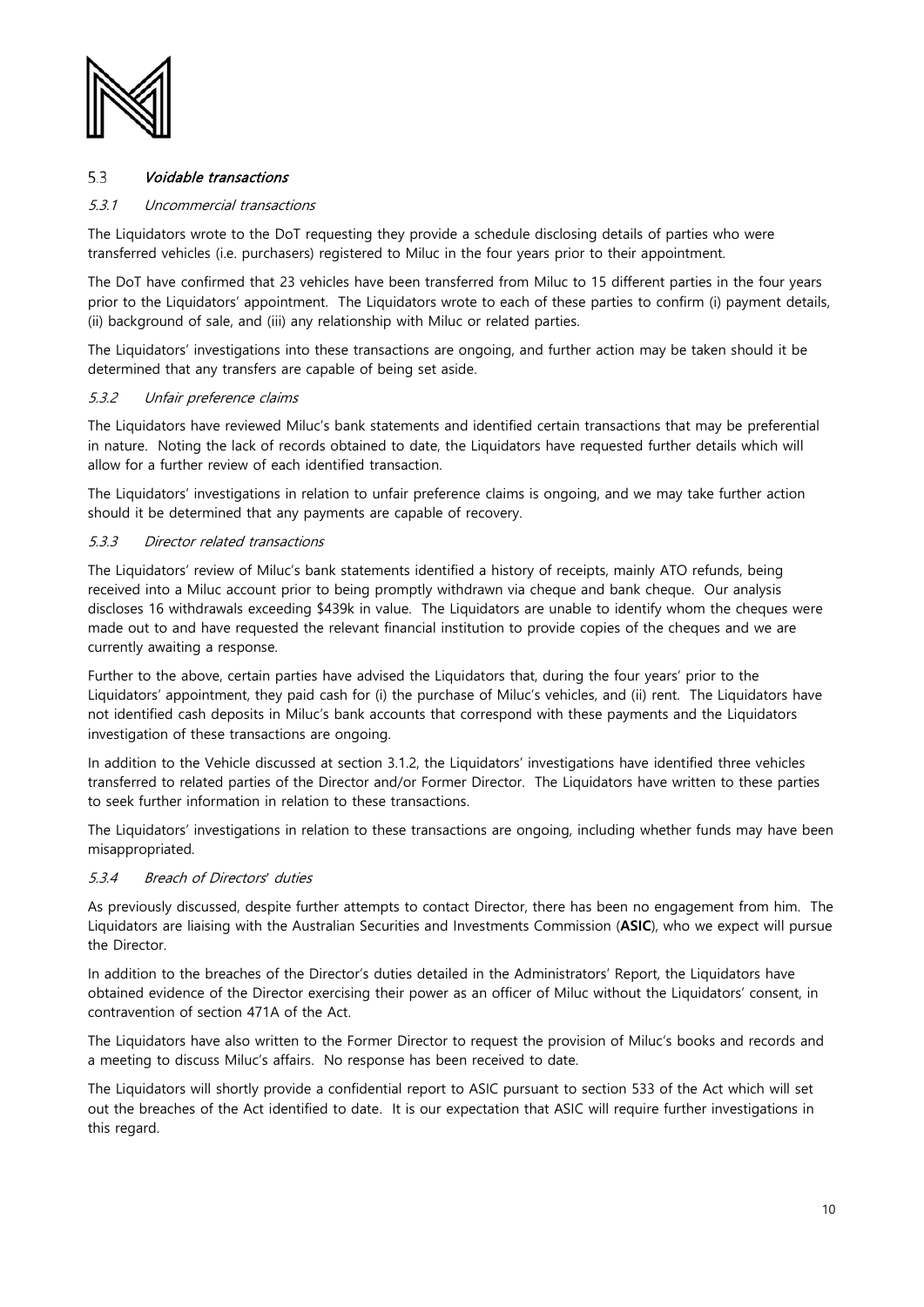

#### **Receipts and payment to date** 6

The below table details receipts and payments in the liquidation to 29 September 2021:

# **Receipts and Payments as at 29 September 2021**

|                                              | \$ (Including GST) |
|----------------------------------------------|--------------------|
| <b>Receipts</b>                              |                    |
| Property settlement proceeds                 | 223,240.87         |
| Secured creditor funding                     | 22,031.32          |
| Rental payments subject to dispute           | 9,024.81           |
| Bond refund                                  | 500.00             |
| Total receipts                               | 254,797.00         |
| <b>Payments</b>                              |                    |
| Secured creditor distribution                | (28, 322.00)       |
| Property valuation                           | (10,540.00)        |
| Insurance                                    | (7, 144.12)        |
| Document search fees                         | (210.00)           |
| Total payments                               | (46,216.12)        |
| Closing cash balance as at 29 September 2021 | 208,580.88         |

### $\overline{7}$ **Likelihood of a dividend**

As at the date of this report, there has been no change in the estimated return to creditors outlined in the Administrators' Report. The estimated returns to each class of creditor are summarised as follows:

- National Australia Bank 100 cents in the dollar;
- Caveat holders Uncertain, subject to (i) adjudication of claims, (ii) outcome of ownership disputes (refer section 3.1.4.1), (iii) purchase prices obtained (net of costs), and (iv) the priority position of individual caveat holders; and
- Unsecured creditors Uncertain, subject to (i) outcome of investigations, and (ii) adjudication of claims. In the event no recoveries are made from the Liquidators' investigations, no dividend will be payable to unsecured creditors.

If a dividend is going to be paid, you will be contacted before that happens and, if you have not already done so, you will be asked to lodge a proof of debt. This formalises the record of your claim in the liquidation and is used to determine all claims against Miluc.

#### 8 **Cost of the liquidation**

We enclose a detailed report of our remuneration, called a Remuneration Report.

We propose to have our remuneration approved by a proposal without a meeting. Accordingly, the following proposals are enclosed for creditors' review, being:

- the retrospective remuneration of the Administrators for the period from 23 June 2021 to 1 July 2021 totalling \$21,907 (excluding GST);
- retrospective remuneration of the Liquidators for the period from 11 August 2021 to 24 September 2021 totalling \$123,188 (excluding GST); and
- prospective remuneration for the period from 24 September 2021 to finalisation of the liquidation totalling \$100,000 (excluding GST).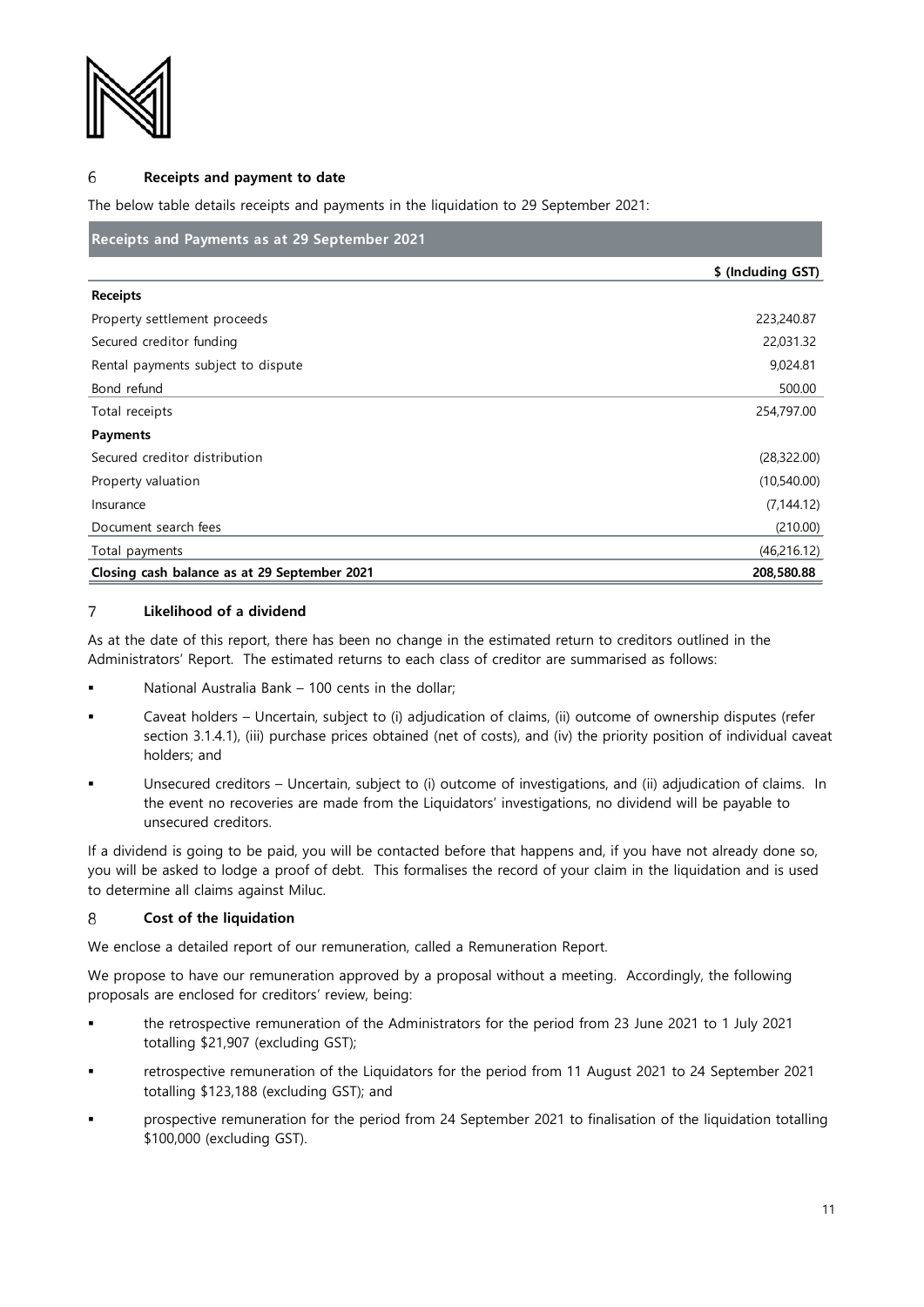

To vote on the proposals, you must return the enclosed voting forms to our office by post or email to [jflores@mcgrathnicol.com](mailto:jflores@mcgrathnicol.com) by 22 October 2021. You must also include a completed proof of debt and information to substantiate your claim. A proof of debt form is enclosed, together with guidance notes to assist you when you complete it. If you have already completed a proof of debt, you are not required to complete another form.

We also enclose an ARITA information sheet on passing resolutions without a meeting.

### 9 **What happens next?**

We will proceed with the liquidation, which will include:

- realising the remaining properties, including securing and negotiating offers and attending to settlement;
- **FX** recovering any further available property;
- completing our investigations into Miluc's affairs;
- completing our investigations into Miluc's property disputes;
- pursuing any viable claims for the benefit of creditors if commercial to do so;
- completing our reporting to the corporate insolvency regulator, ASIC and subsequent engagement as required; and
- distributions to creditors.

We may write to you again with further information on the progress of the liquidation.

We expect to have completed this liquidation within 12 months.

#### 10 **Where can you get more information?**

You can access information which may assist you on the following websites:

ARITA at [www.arita.com.au/creditors.](http://www.arita.com.au/creditors)

**ASIC** at [www.asic.gov.au](http://www.asic.gov.au/) (search for "insolvency information sheets").

If you have any queries, please contact Jacob Flores on (08) 6363 7686. For further information about this engagement, please refer to the website [https://www.mcgrathnicol.com/creditors/miluc-pty-ltd/.](https://www.mcgrathnicol.com/creditors/miluc-pty-ltd/) 

Dated: 1 October 2021

Rob Kirman Liquidator